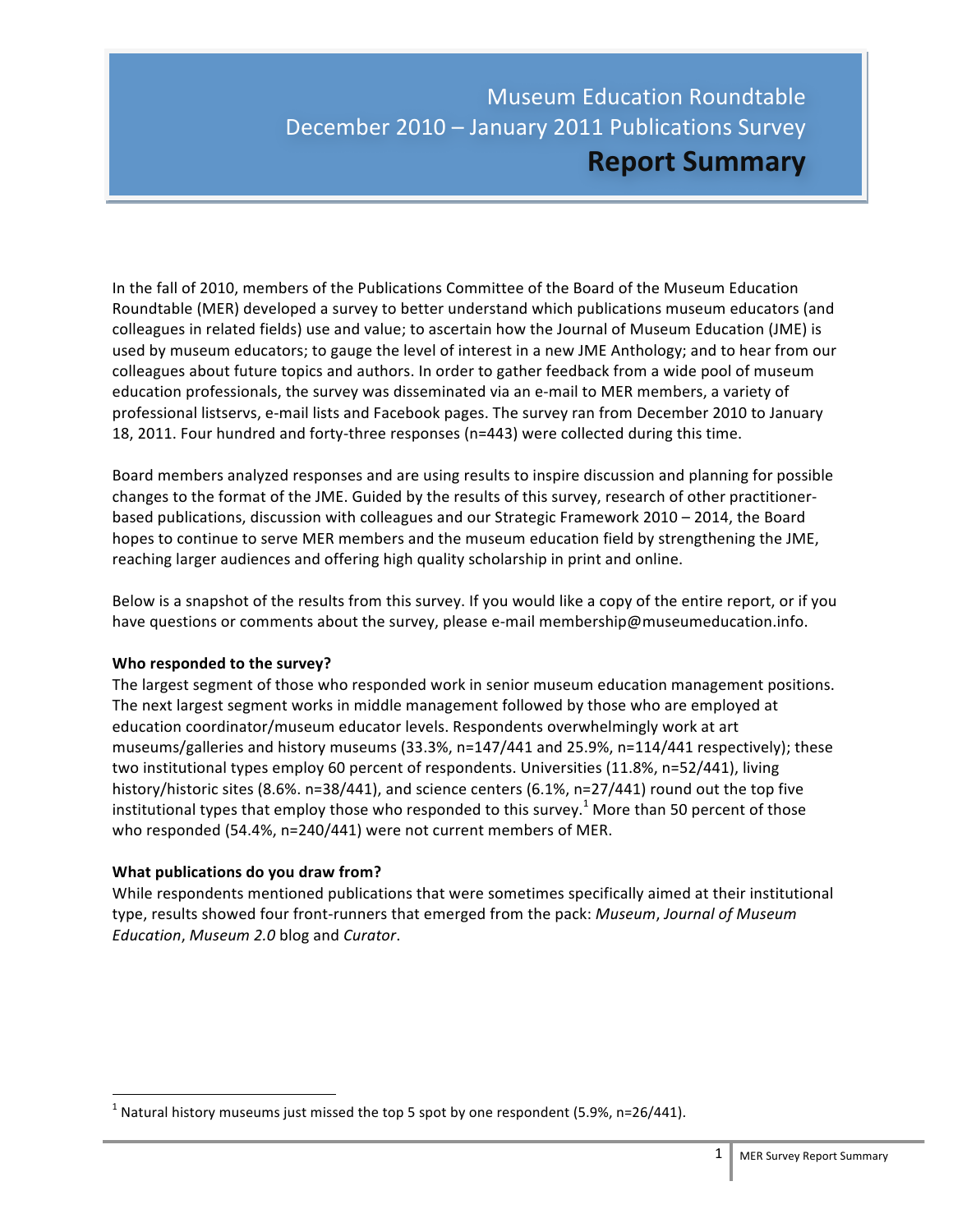

*Chart 1: Which publications do you draw from in your line of work? (Choose all that apply.)*

## **What publications are most useful and why?**

Participants rated the *Journal of Museum Education* (n=94) and *Museum* (n=74) as well as the blogs *Museum 2.0* (n=84) and *Museum Audience Insight* as the most useful. About half of all respondents looked to journals to provide new ideas and ways of thinking (23.3%, n=226/971) and practical ideas and best practices (22.2%, n=216/971). With regard to format, over one-third of respondents prefer a journal that is available both online and in print (37.6%, n=130/346).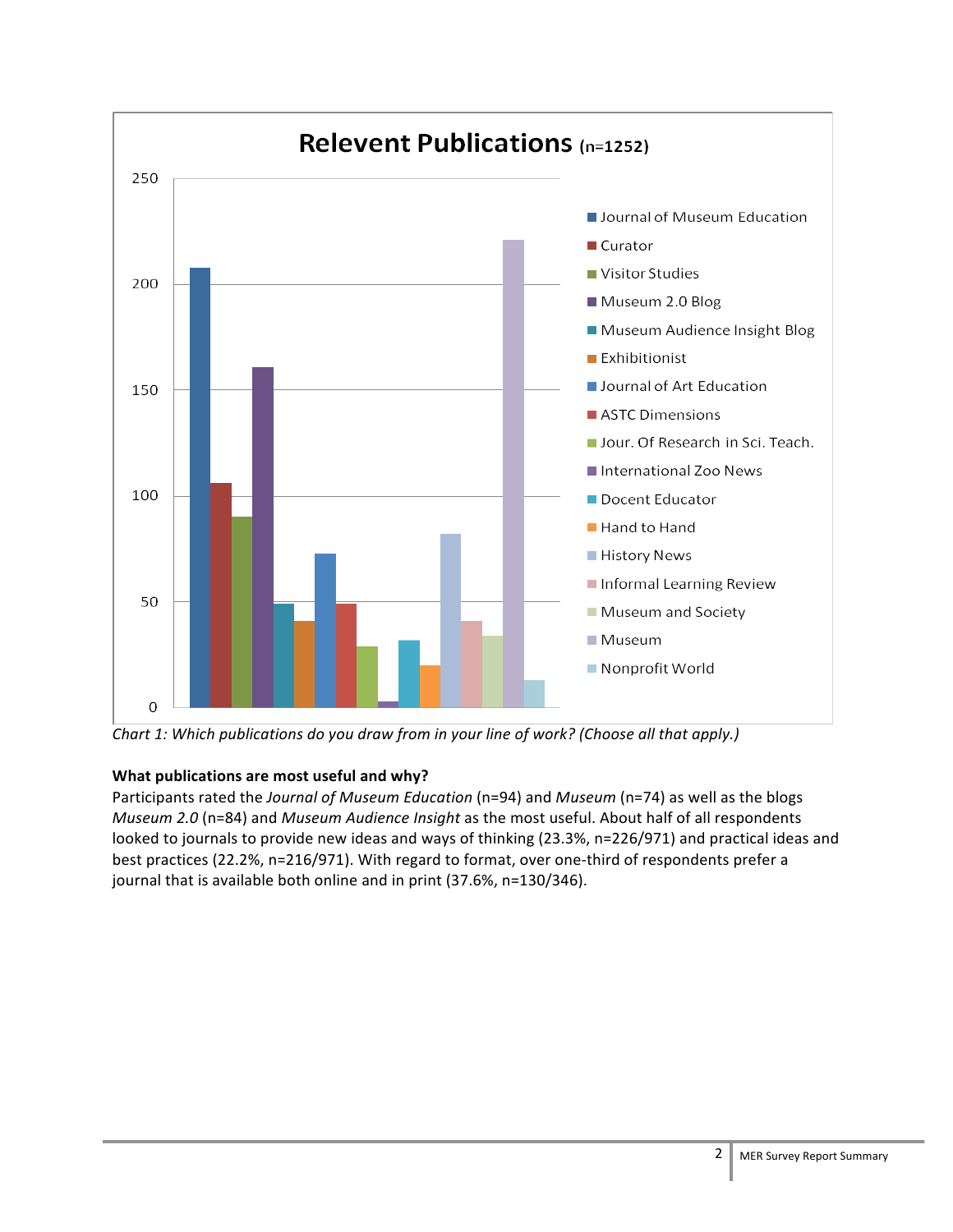

*Chart 2: Why? (Choose all that apply.)*

## **What Do You Want To Read/See?**

Respondents want to see personal accounts/perspectives from practitioners (19.2%, n=218/1134) and insights from practitioners in other fields of study (14.4%, n=163/1134). It also appears that they want both long, in‐depth articles (15.3%, n=173/1134) and shorter articles that offer a glimpse into a topic (12.2%, n=138/1134). Findings indicate that respondents might enjoy the variety of these two formats.



*Chart 3: When reading a peer‐reviewed journal, do you prefer...?(Choose all that apply.)*

#### **What field of scholarship do you turn to for professional growth?**

The greatest number of respondents (30.4%, n=300/986) use scholarship produced by and for museum educators. Close to 20 percent of those who took the survey look to the fields of informal education (22.9%, n=226/986) and visitor studies (19.8%, n=195/986).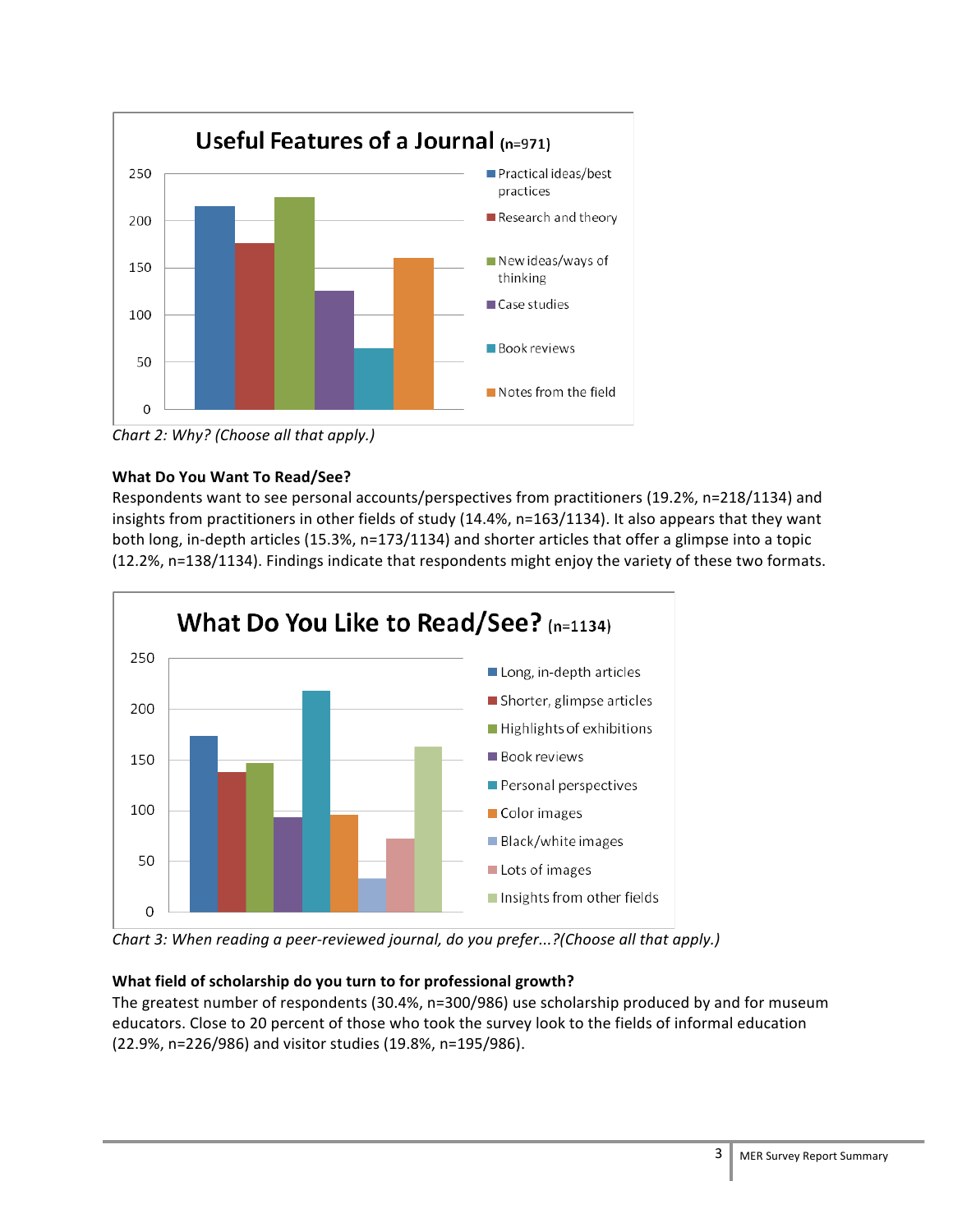

*Chart 4: Which fields do you look to for scholarship? (Choose all that apply.)*

### **Why do you use the Journal of Museum Education?**

People use the JME for two primary reasons: "To improve my knowledge and understanding of the field" (27.1%, n=108/649) and "To stay current with trends in the field" (26.5%, n=176/649). The majority of respondents (56.3%, n=152/270) peruse/read only articles of interest. Only a small percentage (12.2%, n=33/270) read the JME cover to cover.



*Chart 5: How do you use the Journal of Museum Education (JME)? (Choose all that apply.)*